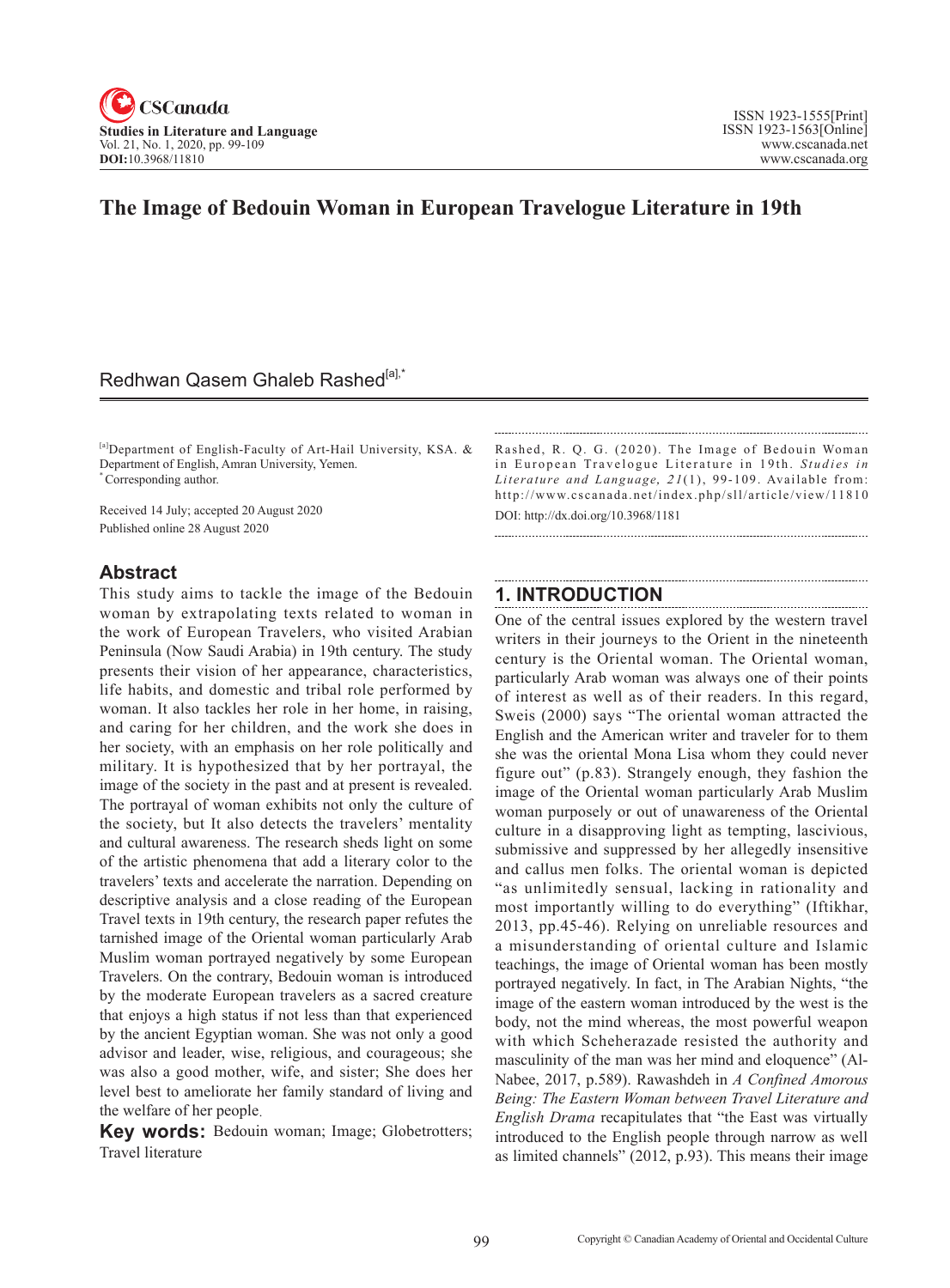of woman in their travel books have not been subject to precise scholarly scrutiny. Unfortunately, "The image of Oriental woman has become so stereotyped that people can no longer accept any other picture than what has been demonstrated so far" (Sweis, 2000, p.83). In this regard, this study seeks to analyze the image of Oriental woman particularly Peninsula woman as described by moderate European Travel writers who visited Arabian Peninsula (Saudi Arabia) in  $19<sup>th</sup>$  century.

Yet, before one can embark on this study, it seems important to give a brief idea about travel literature that is as old as hill dating back to "the Bible, Caesar, the Vikings and the Crusaders, and its many themes include war, trade, science and recreation" (Doughty, 1888, p.2). In travel literature which is neglected, if not forgotten as an artistic prose, a literary traveler records all the cities, monuments and wonders he monitors during his journey in an enjoyable and moving literary style (Al-Hindi, n.d, p.2). He draws information and facts from live viewing and direct depiction, the matter that makes reading travel books entertaining. When we draw attention to what is written in the field of travel literature from its commencement to this day, we find that many travel books are of a literary color; they mean to reality and convey the images and record scenes in a way that achieves emotional impact. They cover the authors' impression, views, feelings and thoughts about their travels.

This dimension is the one that fills the soul with pleasure and grants a journey a literary feature instead of stopping at the limit of registration, blogging and rigidity. A highlight of travel literature is its diversity of style from storytelling, dialogue, description etc. But the most prominent of it is the narrative writings which provide mental pleasure. It combines between pleasure and interest (Abdulwahab, 2017, p.93).

However, travel literature based on storytelling and on globetrotters' observation and their creativity necessitates that a traveler has to be a person of wide culture and deep thought. Moreover, she/he has to have a good command of language and to be accurate in narrative description in recording his observation honestly and truthfully and to distinguish between viewing and narration when recording information (Saleh, 2017, pp.374-375). Truth has an important role in travel literature, as the writer of travel literature is concerned with honesty and showing the truth while describing people, places and events. Likewise, imagination also plays an important role, as truth can become a marginal element, and the imagination is given the largest role in depicting the journey (Ghanem, 2014, p.166). In this respect, Basamatary says "Travel literature requires careful observation and inquisitiveness on the part of the writer and to seek to bring the best out of him" (2018, p.761). Thus, it is realized that travel writing is characterized by recording all aspects of social life. The travelers go deeper into social life, leaving no stone

unturned which makes their blogs an important source for describing many features that history books themselves do not tackle. Along with its recreation and sometimes literary value, it is an important source of comparative and historical studies. This means travel literature constitutes not only the main and essential source, but rather the most reliable and accurate source of various types of cultural heritage of different customs, traditions and monuments "which makes travel literature not only a social document, but also a true record of various information" (SalahEddin, 2019, p.29). This means travels result in writing a number of books of documentary, literary, and cultural value. Brenner says "It is definitely not wrong to claim that it has become the most literary genre next to the novel in western European countries" (n.d, p.11).

Unfortunately, Travel literature is still totally neglected if not forgotten by the researchers in the realm of world literature in general and contemporary Arabic literature in particular. It is "a neglected and much varied genre of great antiquity to which many famous, more or less professional or "full-time" writers have contributed, but which has also been enriched by a number of occasional writers" (Cuddon, 1991, p.995). It is not given its right from studies though it is a rich field that benefits every artistic, linguistic and social study. The journey itself is a story even if it does not have the same characteristics of a story, it shares some of story's properties. Some globetrotters tend to tell the stories they experience or hear about honestly and faithfully. Shawqi Dhaif in his book entitled *Trips* states that their stories were spontaneous and enthusiastic, bringing the journey closer to the world of the story.

As far as our study is concerned, this study aspires to read the writings composed by the moderate European travelers (such as Ann Blunt, Dickson, Doughty, Euting, Basha etc.) that visited Peninsula city<sup>1</sup> in 19th century and to extrapolate their authentic texts in order to draw the image of Peninsula woman, her social, political, economic and scientific status, decoration and religious aspects of life. The researcher has made sure as much as possible, that the texts of the travel should be the basis of consideration and contemplation in terms of building judgments and writing down the point of view based on evidence. Such information could have been folded by time and stuck in the darkness of oblivion if it had not been stored in the memory of travel literature. It is better to mention that during 19th century the Arabian Peninsula in general and Peninsula city in particular attracted a lot of European globetrotters who began writing on their blogs relying on unreliable sources as well as a misunderstanding of Eastern culture and Islamic teachings. Unfairly, woman was introduced passively as a sex addict whose major duty is to satisfy the instinct

<sup>1</sup> City that lies in the north-central Saudi Arabia, visited by European Travelers in 19th.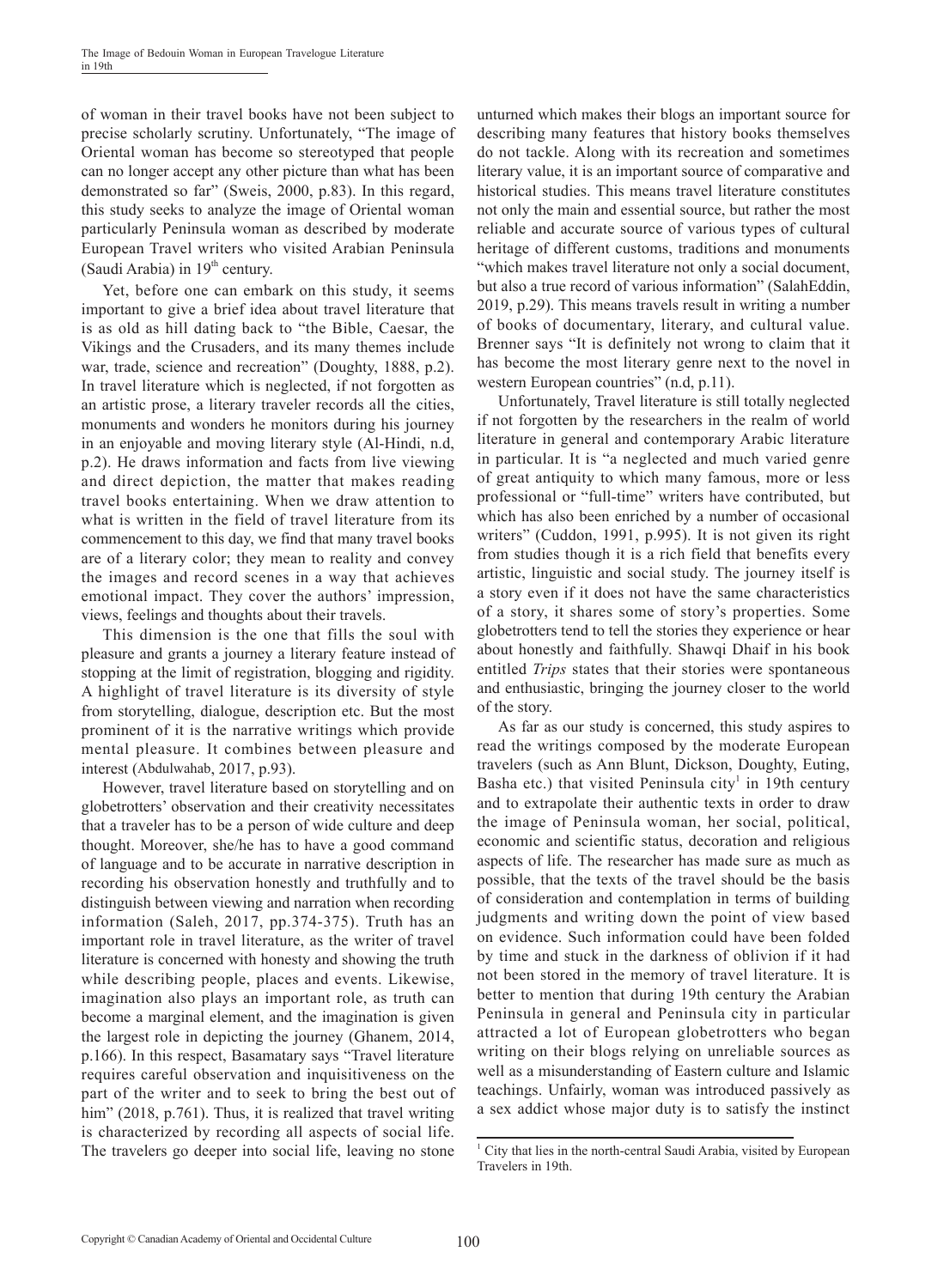and that she is ready to resort to violence and sometimes to illegal and abnormal sex to satisfy that instinct. She is caged within the four walls of her house not allowed to visit or receive any lady and this is attributed to the jealousy of the eastern man portrayed as licentious, violent and brutal.

Unfortunately, the situation of women since ancient times was pathetic, because of the humiliation and underestimation they experienced. Travelers have contributed a great role in drawing this image sometimes in order to continue distorting the Arab Muslim woman. This is not true with moderate European travelers' texts in which woman is seen as half of the society and raises the other half. She is the mother, sister, wife, and daughter, and the source of affection and passion. It has to be realized that the majority of the travelers focus on the status of women, their actions, and their connection to the course of events in their times more than their concern for the external appearance of women. This is due to the culture of Peninsula society, which prohibits meeting with women whereas the majority of the travelers are men.

The current research aims to present the image of Peninsula woman in the work of moderate European globetrotters (in  $19<sup>th</sup>$ ) who noticed that the Arabian woman in general and Peninsula woman in particular "enjoyed a great luck of freedom and often enjoyed a great deal of power in her family. She did not claim, as did other travelers, that Arab women were treated as slaves" (Ghazi, 2014, p.8). As a matter of fact, during the 19th century, Peninsula city was a major destination for European globetrotters who were carrying political and intelligence targets on the agenda of their visit to the east, imposed by the ambition of European expansion at that time. Yet, travelers' writings take part in providing an important and varied information about Peninsula in all its political, economic and scientific aspects, yet, the most important thing noted down is about women. The travelers talked about the social condition of woman and the roles played by woman in the region through her daily viewing. The position of woman in the region had been affected by social outlook as her status was characterized by privacy whether it is religious, political and economic. The prevailing general condition at that time participates in creating an image for woman and hence obtains most of her rights whether she is a mother, wife, daughter, sister etc. This may be absent in the local sources whose focus at that time was mostly on the political aspects. What impels me to select woman as the focus of the research topic is that the researchers have not paid appropriate attention to the image of women and occupied themselves with studying the contents of these trips that are concerned with description of people, their customs, traditions and others. The study seeks to extract the overall image of the Peninsula woman in the codes of European travel texts and status of women in the cultural, social and political fabric in Peninsula. The analytical method along with close reading of texts is employed for tracking women's news, conditions and for getting the minute things.

Through a careful reading in the texts of European travelers, a portrayal of Peninsula woman is demonstrated as follows:

# **2. THE IMAGE OF PENINSULA WOMAN IN EUROPEAN TRAVEL LITERATURE**

In this study, I have tried to classify the subject of the image of woman and her issues in homogeneous groups according to her contents and convergence in her purposes, so as to express the role of woman in her society in the different social, cultural and political life fields. The image of woman can be structured as public image that includes political, military and business roles and private image that includes her role as a woman and family figure as follows:

## **2.1 Woman and State Affairs**

The Bedouin woman is not far away from the field of state affairs; she played a major role in the 19th century in various fields of life. She was able to prove her ability to manage the affairs of the country and to assume leadership. Ann Blunt mentions that Amsha, the wife of Sultan, Sheikh of Shammar is the most important figure after her husband, the sheikh. She adds that that Amsha is a female figure of great dignity, and is appreciated by all tribes in the North Island. (Blunt, 1991, p.258). She gains a high status which enables her to play a major role in managing the affairs of the Emirate, and to assume some of the high positions in it, such as property, emirate, etc. Fatima Al-Sabhan had a great role in the social, political and scientific life in the Emirate of Al-Rashid (Hogarth, 1927, p.183). She "receives people and negotiates with delegations, and suggests the political plan to the prince that should be followed'' (Al-Harbi, 1999, p.193). Hogarth asserts that Al-Sabhan was the mastermind of the financial affairs in the Emirate in Peninsula. In short, she was "the real power behind the throne" (1927, p.10). She enjoyed a strong and bold personality and looked for leadership and the ability to hold responsibility (Al-Harbi, 1999, p.199). She is known for her strong will that enables her to endure enormous things; She ran the Emirate, planned and took decisions. She also enjoys a political sense and is aware of the political events that take place around her, and which she witnesses and sees with a powerful and cautious eye. Moreover, women were seen warning the traveler, Doughty when dealing with the prince Mohammad who killed his nephew to assume the throne (Doughty (2009) in *Travel in Arabia Deserta*, Vol.2, and part 1, p.336). They remember a number of important political events and narrate them to their generation (Howeidi, 2015, pp.471-472). It can be said that women's participation is the fruit of cultural awareness among women, on the one hand, and their society in general.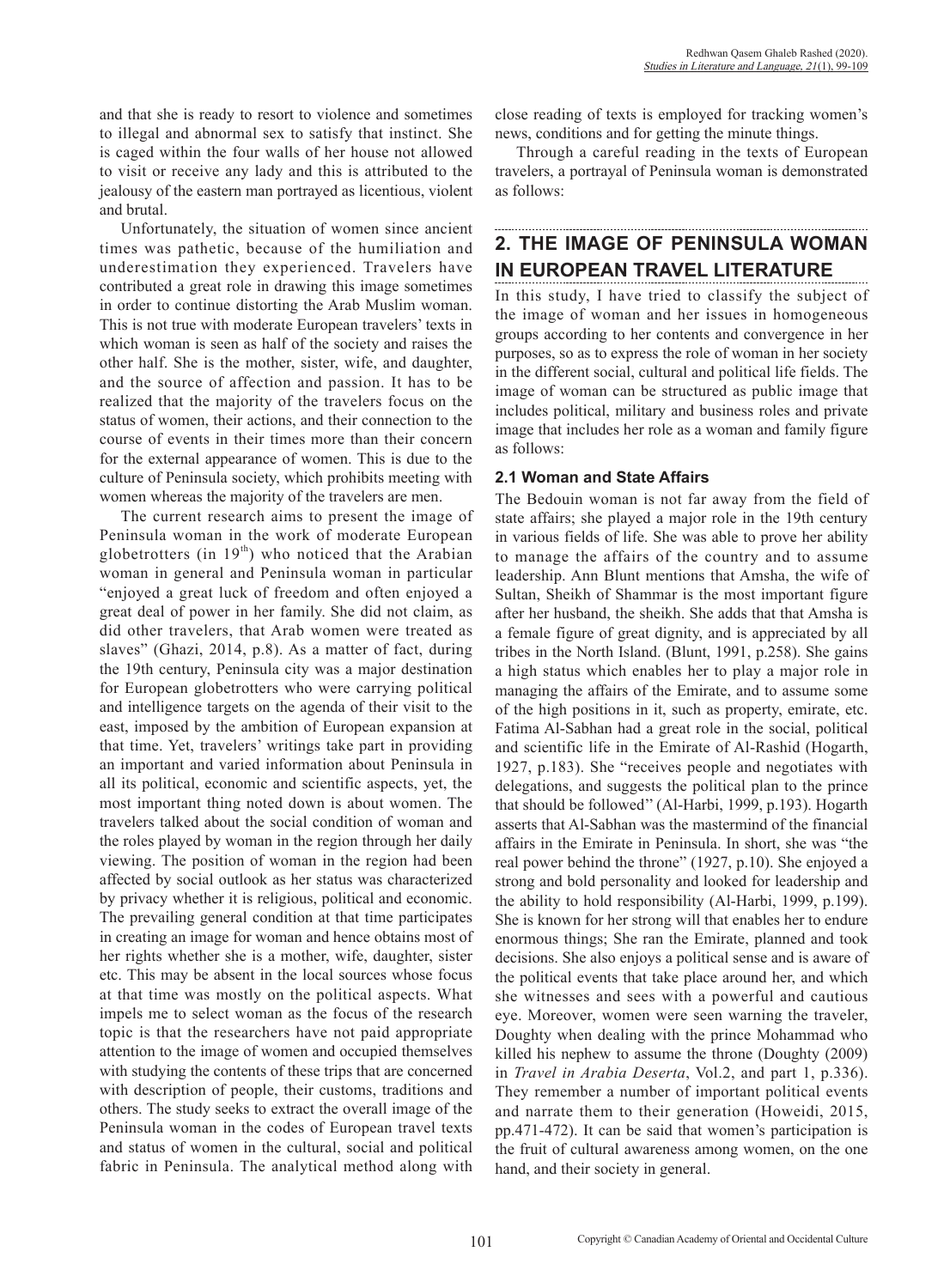## **2.2 Woman's military participation**

Perhaps the first form of woman's war participation is her moral role represented by instilling good values in her children, such as courage. The boy did not reach the age of 12 years until he was seen carrying a sword, especially the sons of the Sheikh (Euting, 2000, p.201). An example of courage that Bedouin women were keen to reinforce was that she used to prepare the shroud for her children to be carried in their travels (Blunt, 2007, p.181). "Winding-sheets he explains are much estimated by the Bedouins, and this one had been made by Mohammed's mother" (Blunt, 2013, p.165). She "contributed in the prearrangement of warriors, and prepared food for them" (Blunt, 2007, pp.104-05). In fact, she "encourages her menfolk to forth and fights bravery for her and come back triumphant" (Dickson, 1949, p.123).

Bedouin woman was aware of the military issues and their consequences to the extent she sometimes prophesized the possibility of victory or defeat. She also participated in drawing war plans and succeeded in that, the matter which reflects man's respect for woman's thoughts and opinions (p.63). She also knew how to handle weapons to defend herself in the events of an assault or attack. "After Tarifa had found out about the issue, she threatened them that any of them would dare enter the courtyard at night; she would have shot at him" (Euting, 2000, p.53).

It is worth noting that Bedouin woman obtained some kind of holy immunity and respect by Peninsula society as she is not harmed or captivated in the war. Dickson (1949) states that "the Badawin woman has absolutely nothing to fear for herself. The laws of the desert hold her inviolable….. The victors will not touch a hair of their head……..The carrying off woman is impossible in Arab warfare" (p.124). This explains the ability of woman to walk alone long distance when she visits her family (Blunt, 2007, p.154).

#### **2.3 The scientific Status of woman & Her role in Spreading Knowledge**

It cannot be renounced that Arab woman has participated in the Arabian Peninsula particularly in Najd throughout history in many aspects of life. She has military, literary, social and scientific contributions (Al-Harbi, 1999, p.181). A group of women (of which Tarifa bint Obaid bin Rashid, Binea Bint Mutab bin Abdullah bin Rashid) in Peninsula region contributed in supporting the scientific movement by endowing books to knowledge seekers (students). Though Peninsula woman got some kind of simple religious education, she does her best to convey her basic knowledge of her religion to her children (Blunt, 2007, p.91). Fatima Sabhan as already mentioned is concerned with spreading knowledge in her society to the extent that she endowed students a group of books (Howeidi, 1999, p.199). This reflects that Al-Sabhan who stood for Peninsula woman had a social sense and awareness of the

importance of knowledge and its role in building society. Based on the above, it is clear that Fatima is a leading figure who rivaled men by overcoming the restrictions of society and traditions in that period. In spite of what has been mentioned, the scientific position of women was not given sufficient attention which might be attributed to the fact that the travelers could not observe because most of them were men who were unable to meet women due to society culture. In addition to that the education of women at that time was in its initiation.

## **2.4 Medication & Sewing Craft**

Peninsula woman had a good amount of healthy awareness and culture. Before having the medicine, she used to check and ask about its components. Some women were also known for treating general diseases and some of them were specialized in treating ophthalmology, gout and others in primitive ways (Howeidi, 2015, p.460). Doughty (2009) in his book *Passages from Arabia Deserta* speaks highly of some Bedouin women in Peninsula who were expert at medicinal plants (p.253). The medical profession of women constitutes an economic income (Howeidi, 2015, p.460). Moreover, the women practiced the sewing craft and obtained some profits (p.461).

#### **2.5 Business**

 Beside the professions and craft practiced by Peninsula woman, she worked in trade and sold what she produced for money or barter for some agricultural crops such as dates, and corn. Doughty in his book *Travel in Arabia Deserta*, vol.2, *part* 2, reports that woman also commissioned a person to trade in ghee with other villages (p.412). This means Peninsula woman was available in daily or seasonal markets to sell milk, butter or ghee (Howeidi, 2015, p.465).

This indicates that Bedouin woman had enjoyed a commercial experience even if it was simple, but she exhibited some of her business skills such as the ability to sell to men and to bargain with buyers. More importantly, she made good commercial profits. This means the woman was present working side by side with men harmonizing between the house and business.

It would be fine to mention that Bedouin woman made sure to wear hijab (veil) in the market so that no one would recognize her (Howeidi, 2015, p.466). Wearing veil reflects the decency of Peninsula woman and her adherence to society culture and Islamic teachings. Trade also helps her to learn about different cultures by selling to women who were in the convoys (Howeidi, 2015, pp.466-467).

It appears from the foregoing the economic mentality that Peninsula woman possessed. She makes financial gains and take care of her hijab. Also trade affected the social life of her cultural outcomes and the community in general by mixing with residents of Peninsula and others through internal and external trade.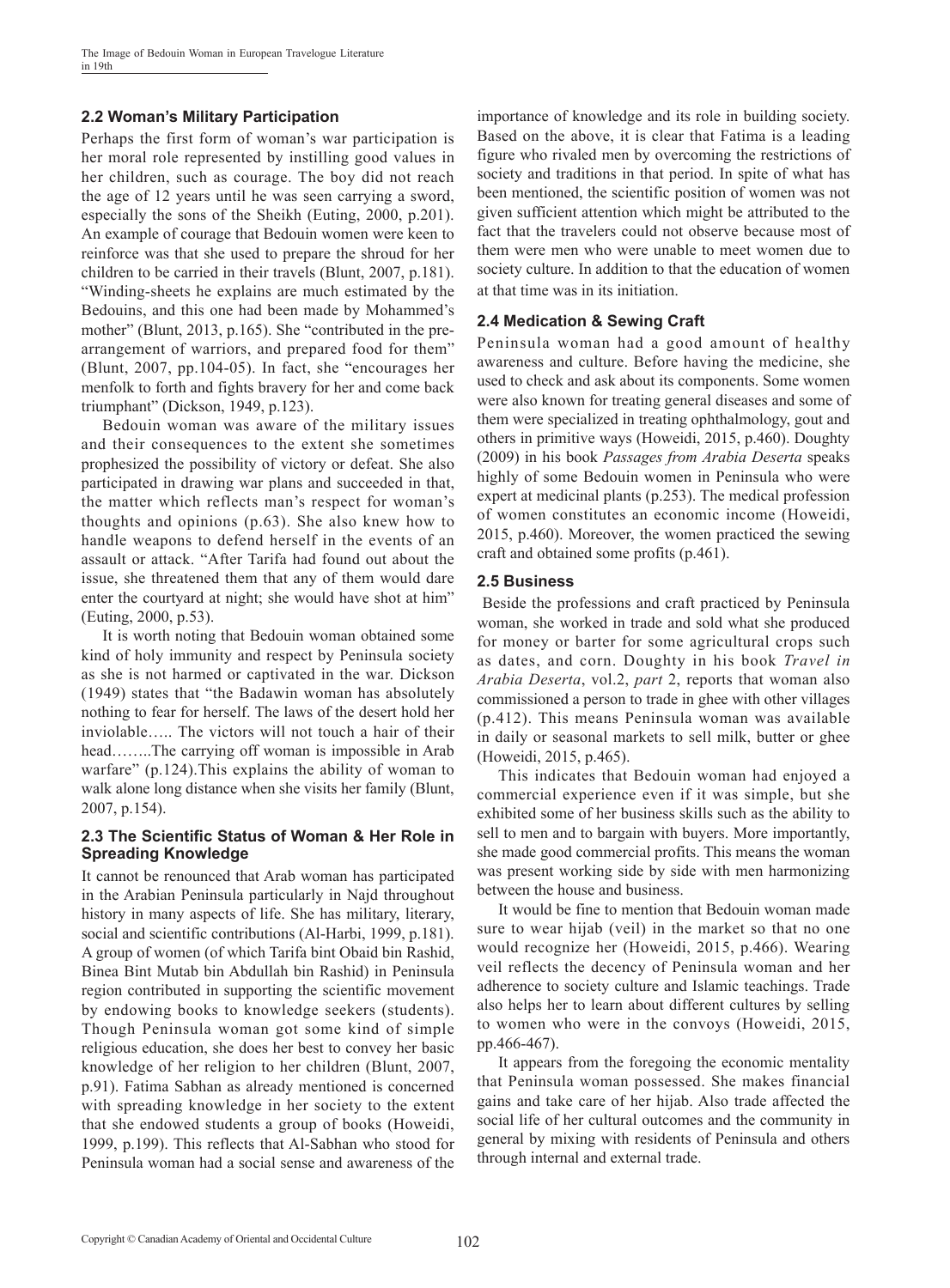#### **2.6 Image of Mother & Religiousness**

Mother played a significant role in shaping the leader of the tribe and leading the tribe. She is shown as a righteous woman, a loving mother, and a glowing housewife, driven by a desire to endure hardship for her husband and children. She breastfed her babies for a long time from their meager breasts. Doughty (2009) in his book *Passages from Arabia Deserta* affirms that "There was a four-year-old little girl who was not yet weaned" (p.91). This reflects the mother's concern and awareness of the natural breastfeeding that is the safe way to feed her babies. The mother raises her children with her simple religious culture on many virtuous Islamic values, customs, traditions such as honesty, humility, generosity, equestrian love, courage and other Arab traditions (Blunt, 2007, p.152). Doughty (2009) in *Travel in Arabia Deserta*, vol.2, part1 states that mothers had a role in cultivating love of prayer in their children; they even shoved their children to hold fast and the children learnt from their mothers how to read Quran at an early age (p.356). Blunt saw that religion is present in the women's chamber. Her attention is drawn to the women performing their prayers in their room. "My hostess then begged me to excuse her, and added, "I wish to pray." She and the rest then got up and went to say their prayers in the middle of the room. After this she returned and continued the conversation where we had left it off (Blunt, 2013, p.237). The Bedouin mother was religious to the point "she held fast Ramadan even though she was pregnant and breastfeeding" (p.356). It can be said that the mothers had a role in ingraining love of knowledge and education in their children.

Moreover, the mother infuses the values and importance of work in her children since childhood. This can be implied as she used to pick them up with her when she goes grazing. Blunt (2007) tells us that a little girl was Sent "to bring the camel out of the yard for us to look at. The child managed these camels just as well as any man could have done" (p.45). When she was ten years, she worked with the boys in grazing goats and sheep and learn how to milk sheep and camels and how to prepare butter and cheese and how to pitch tents (Basha, 1999, p.293). Moreover, the mother instilled in her children the values of respecting time. This is manifested when she used to allow her children to play outside the home on the condition that they had to return before sunset. "And when the sun went down, the children returned to their homes" (Euting, 2000, p.201).

The mother's role does not stop here, she along with her husband managed to help their children talk fluently with the elderly. A Bedouin woman takes the place of her husband in his absence and welcomes guests and entertain them, preparing food for them, and ensuring their comfort (Albadi, 2002, p.307). The children were raised to honor the guests and to entertain them and to take care of personal hygiene. Euting (2000) tells us that "one of the children washed coffee cups in front of our eyes, though

they were clean, and then dried and placed them on a circular copper plate" (p.162).

Doughty (2009) in *Travel in Arabia Deserta*, vol.2, *part1* proclaims that the mother continued to inspire the values of respecting public rights and the rights of others such as not to pick up dates from palm trees before they fall down to the ground. (pp.354-355). Children were taught to respect the servants and to grant them their full rights (p.384). Dickson (1998) adds that what increases Peninsula's woman's beauty is her bashfulness that is crystal enough. She never feeds her new born in the presence of strangers or even of her family members (p.157). Dickson (1949) affirms that "It is not immodest for a Badawin woman to feed her baby in the presence of her menfolk, or even of strange men" (p.180).

From the above mentioned, it is realized that the Bedouin mother adopted many educational methods and set an example for her children. She was not an educational inspector, but she did her level best to implement good behavior in front of her children such as visiting her family, and thus, she instilled religious values that aim at maintaining kinship ties. Thus, "the child got used to it from a young age" (Blunt, 2007, p.154).

#### **2.7 Wife & Generosity**

Peninsula woman is introduced as "a good woman, a tender hearted mother, a house wife full of activity, driven by a caring desire for bestowal and encountering hardship and difficulties for the sake of her husband and children" (Ghazi, 2014, p.38). This means the wife's relationship with her husband is generally good. Their relationship is based on sincerity and mutual respect. At that time society did not reproach the man for expressing his love for his wife or for consulting and appreciating her opinion. She bestows him appropriate care and treats him with kindness and respect. Doughty (2009) in *Travel in Arabia Deserta*, Vol.2, part1 says "Mohsen 's wife was a good woman, but also a good mother, a serious and industrious housewife. She was full of love" (p.356). She provides her husband with significant advice and guidance when needed. Moreover, she endures his economic situation and the difficulty of his work to the extent, she accompanies him on his patrol in his military work and when he worked as a guide (Wallin, 1991, p.74). On the other hand, the husband treats his wife with love and esteem. "The Badawin world valued wives and daughters above all other possessions" (Dickson, 1949, p.125). He used to inform his wife in advance and takes her opinion regarding the issue of receiving the guests especially the foreigners (Blunt, 2007, p.237). The husband used to help his wife with grazing and other family matters. He cared about her health to the point he was ready to do anything he could to treat his wife and vice versa (p.170). It is better to mention that woman enjoyed a great deal of freedom as she could have married if her husband had died without waiting for the approval of her children (Ghazi, 2014, p.40). All these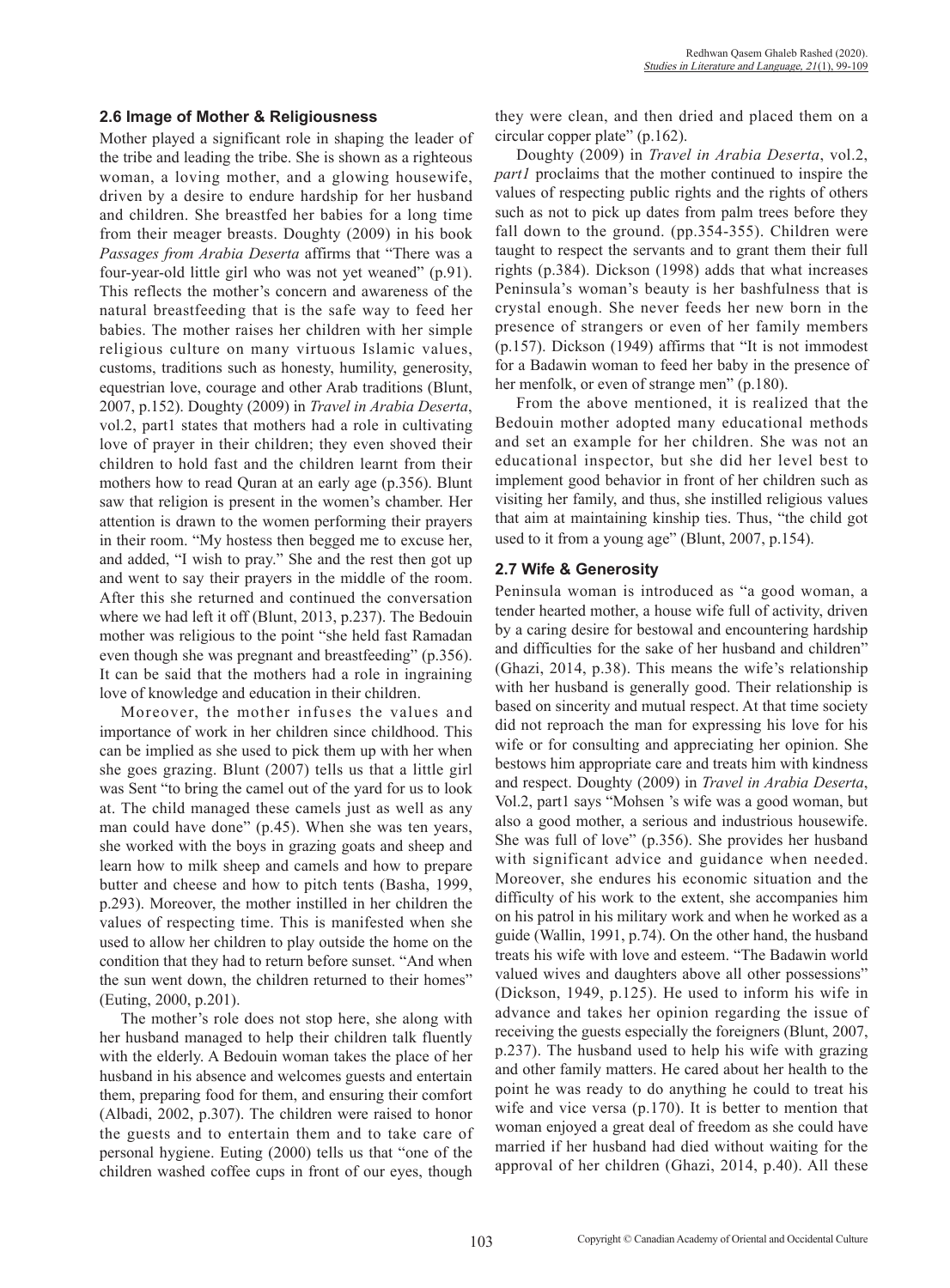reflect the highly estimated position enjoyed by Bedouin women in  $19<sup>th</sup>$ , the matter that denies the image of women presented passively by unreliable resources or as a result of a misunderstanding of Arabic and Islamic culture. Moreover, Blunt praised the generosity of Peninsula woman, Ghut, who considered herself deficient, and this indicates her generosity. " Ghut, his wife, ……..I had seen at Haïl, but very talkative, and hospitable with dates, fresh butter floating in its own buttermilk, and sugar-plums" (Blunt,2013, p.284).Yet, perhaps the highest level of goodness and supremacy among women is to contribute in building her society, and this is what we find with Fatima Al- Sabhan who supports her society endowing students a bundle of books out of her awareness of the importance of education in building societies (Howeidi,1999, p.199).

## **2.8 Sister & a daughter**

The relationship between sister and brother was subject to mutual respect. Brother helped his sister and in return she took care of him, preparing food for him. There was a military habit in Peninsula in which a brother was nicknamed after his sister "Ana Akh Nora" (Iam brother of Nora). It aims at fostering enthusiasm and courage among the warriors (Howeidi, 2015, p.479). In case that a person does not have a sister, he is seen proud of his daughter saying "Wana Abu flana" (Iam father of so so) which indicates the great position and respect experienced by women in Peninsula at that time. The daughter's relationship with her parents continued even after her marriage (Blunt, 2007, p.154).

#### **2.9 Peninsula Woman Beliefs**

Bedouin woman in Peninsula resorted to placing a dagger or a piece of steel or a needle or a pin in the cradle of child or fixing it in his garment in order to keep the evil eye away from him (Dickson, 1998, p.153). Dickson (1949) adds that "The custom is universal among the Mutair, Dhafir, Shammar, 'Ajman and Awazim tribes, and probably will be found to exist among all the desert tribes" (p.175). Dickson and other travelers may criticize such belief and invite women to avoid it as it reflects negatively on the mother and the child.

#### **2.10 Peninsula woman's beauty & Decorative items**

Travelers also shed light on the external world of Bedouin women who used cosmetics to show off their beauty and multiplied it by taking great care of their clothes.

They have brown skin like the woman of the villages of the Nile River and their eyes are beautiful, and their Irises are black. They are more beautiful and elegant than Paris women's. Their feminity competes with the female model of Europe's most famous sculptor and their hair is very long and shiny black. (Al-Doumi, 2015, p.29)

Blunt tells us that Bedouin woman used to take care of her clothes and physical appearance. She is not only

intelligent, she is also interested in her appearance and adornment. As Amusheh, the Emir's chief wife, received Blunt, Blunt was surprised as she "fancy that ladies here seldom dress with any care unless they want to display their silks and jewels to some visitor; and on such special occasions their toilet is a most elaborate one, with kohl and fresh paint, and takes a long time" (2013, p.232).

They deliberately showed their skills and jewelry for visitors (Blunt, 2007, p.270). They put on nose-ring which

consists of a thin circle of gold, with a knot of gold and turquoises attached by a chain to the cap or lappet before described. It is worn in the left nostril, but taken out and left dangling while the wearer eats and drinks. A most inconvenient ornament, I thought and said, and when removed it leaves an unsightly hole, badly pierced, in the nostril, and more uncomfortable-looking than the holes in European ears. But fashion rules the ladies at Haïl as in other places, and my new acquaintances only laughed at such criticisms. They find these trinkets useful toys, and amuse themselves while talking by continually pulling them out and putting them in again. The larger size of ring seemed besides to be a mark of high position, so that the diameter of the circle might be considered the measure of the owner's rank, for the rings of all inferiors were kept within the inch. (Blunt, 2013, p.236)

# **3. THE ARTISTIC AND STYLISTIC PHENOMENON OF THE IMAGE OF BEDOUIN WOMAN**

This part examines some of the artistic and stylistic phenomena which are connected to the artistic composition of the texts in the travel literature through descriptive analysis that breaks down the texts of this image into its basic components. It analyzes these components and their various elements, within the framework of description, artistic portrayal, narration, the structure of artistic time and its significance, descriptive analysis, technique of implicit omission, flashback, dialogue and compendium, phenomenon of binary, personification as follows:

## **3.1 Aesthetic Description**

The description is an important component of travel literature. The travelers describe women in the context of their accurate description of the people, societies, and tribes they visit in their trips. They describe clothes, food, weapons, homes, temples, and beliefs. Blunt (2013) describes the meal saying it "consists of rice and camel meat, sometimes mutton, and there is besides a constant "coulage" in dates and coffee, which I cannot estimate at less than £50 a day, say £20,000 yearly, or with presents, £25,000" (p.269). She moves to describe the clothes of the ladies saying:

Each lady had a garment cut like an abba, but closed up the front, so that it must have been put on over the head; and as it was worn without any belt or fastening at the waist, it had the effect of a sack…. Her hair hung down in four long plaits, plastered smooth with some reddish stuff, and on the top of her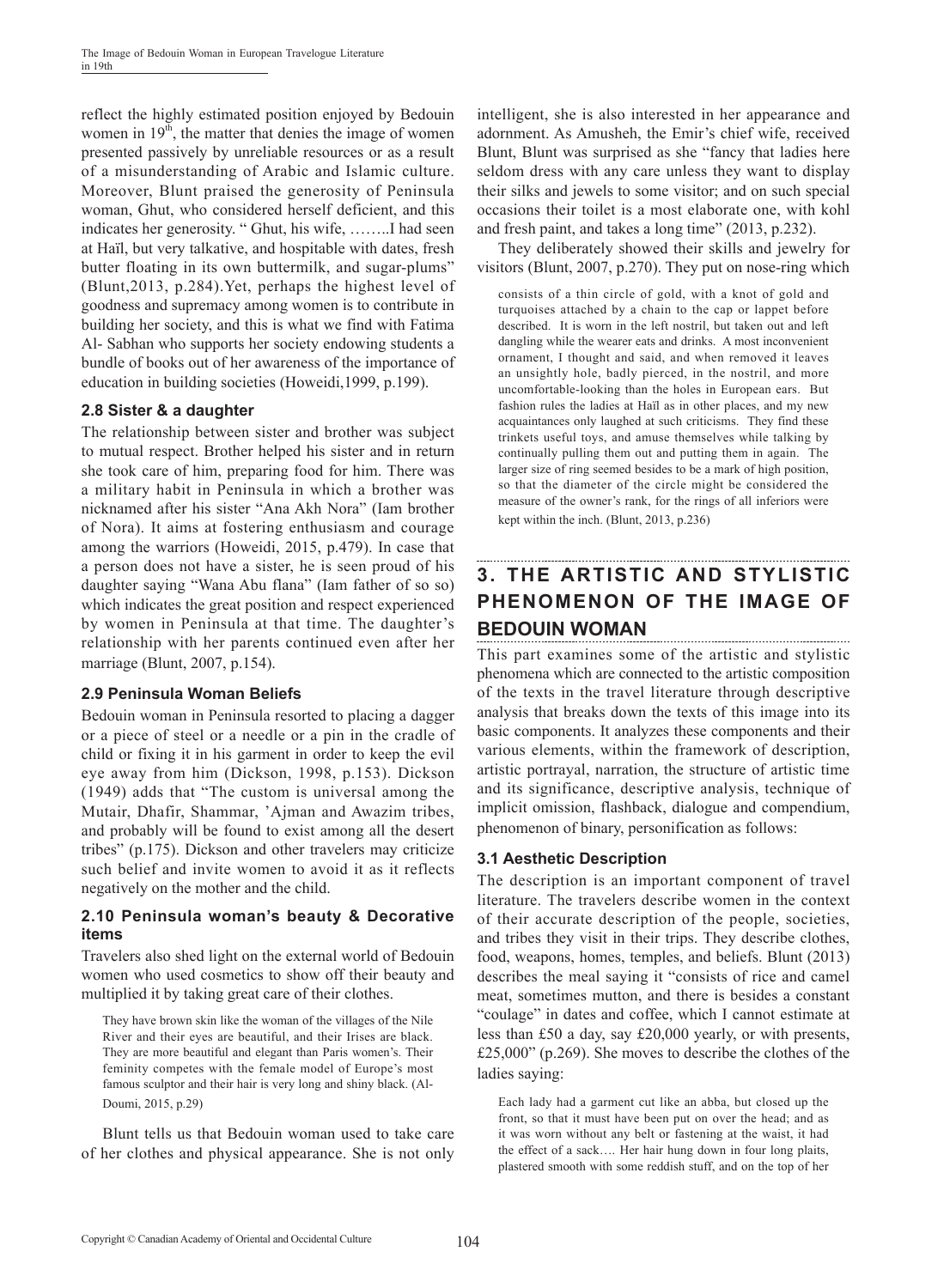head stuck a gold and turquoise ornament, like a small plate, about four inches in diameter tassels. (pp.235-236)

Such description reveals men's concern, with the ornament of their women and the social status that women have enjoyed in Peninsula society. This highlights men's delicate sense of women beauty and adornment.

The globetrotters also describe joy, fear, wonder and amazement of Peninsula women. Blunt (2007) says: "Ghut, his wife, was the stupidest person I had seen at Peninsula, but very talkative, and hospitable with dates, fresh floating in its own buttermilk, and sugar-plums" (p.247). Really, some travelers managed to "transform the familiar physical image into a vivid literary one" (Kafsee, 2013, p.157).

The travelers also depict the psychological and physical state the woman goes through to the point we see the events as if they are taking place in front of us. "My embarrassment only increased when, after the Emir was gone, Amusheh, on her part, immediately attacked me with a volley of questions" (Blunt, 2013, p.241). The jealous, Amusheh continued interrogating "indeed, of all the wives, Amusheh alone seemed to me to have any personal feeling of affection for the Emir. She, the moment he had left, fell upon me with questions. "Who is Turkya?" she asked, almost gasping for breath" (p.242). It is realized that description makes the reader lives the events as if he was one of those who attended the events and interacted with them because the description ensures the analysis of things, places and souls and monitors reactions (Al-Qaisi, 2016, p.138). It seems that the description of Peninsula woman in travelers' texts comes into many patterns as shown below:

#### **3.2 Kinetic Description**

It means describing women as they move. Such description makes the place full of movement and grants an esthetic dimension to that place and to that woman whose actions match her personality.

The Welled Ali would have killed the rest but for Mohammed Dukhi's wife, Herba, who rushed in among the combatants, and remonstrated with her people on the folly of involving themselves in a quarrel with the Government. Her pluck saved the soldiers' lives. She took them under her protection, and the next morning sent them under escort to a place of safety. (Blunt, 2013, p.27)

Such description reveals the image of Peninsula woman through her successive actions: rush, remonstrated, took, and sent. The sequence of actions describes her courage, intelligence, magnanimity and her proper handling of critical situations. The narrators (travelers) also reveal to us the essence of this woman and her wittiness and cleverness through saving the lives of the soldiers and then avoiding confrontation with government. It also shows Peninsula society's respect for women's view.

#### **3.3 Verbal Description**

words are used for description. The globetrotters give a detailed description of the beauty of the Peninsulaian woman and shows her/his stylistic ability to portray a number of features of her beauty. Verbal description provides a descriptive image in which time declines and melts; but it detects the vision of the traveler, and reveals her/his ability to use suitable vocabulary of his linguistic dictionary during portraying women. For example, adescription of the beauty of Peninsula women. "They have brown skin like the woman of the villages of the Nile River and their eyes are beautiful, and their Irises are black. They are more beautiful and elegant than Paris women's" (Al-Doumi, 2015, p.29).

#### **3.4 Public Description**

The authors use specific expression and signs such as women and collective pronouns (They, we) to convey some aspects of life related to them. For example, "pregnant and religious women also hold fast fulfilling the teaching of their religion" (Doughty, 2009, p.356, Vol.2, part 1). It reflects Peninsula women's adherence to Islamic teachings, the ethics of Islam and her readiness to sacrifice for it.

#### **3.5 Private Description**

An example of a particular description about a particular woman is what Doughty, reported about Mohsen's wife described as "a good woman, but also a good mother, a serious and industrious housewife. She was full of love" (p.356). It can be said that such description performs several functions, including the aesthetic function, which is a decorative ornamental function inherited from traditional rhetoric. It is a stylistic image with an aesthetic role, and thus constitutes a pause or a break for the narrative (Al-Qaisi, 2016, p.147). It is striking that there are very few examples of this type of description perhaps due to the fact that the excursions were an embodiment of reality and an illustration of new, social and natural images in which travelers are unfamiliar with.

#### **3.6 Narration**

There are many forms of narrating the image of Peninsulaian woman in travelers' texts as follows:

#### **3.6.1 Story Telling**

It is the smallest tale characterized by the simplicity of subject, form, unity of time, event, the uniqueness of spatial and temporal space in many news, the scarcity of characters and the dominance of the narrative discourse. Blunt (2007) employs such narration while referring to the value of work adopted by Peninsula woman.

But the women received us hospitably, asked us to sit down and drink coffee, excellent coffee, such as we had not tasted for long, and sent a little girl to bring the camels out of the yard for us to look at. The child managed these camels just as well as any man could have done. (p.45)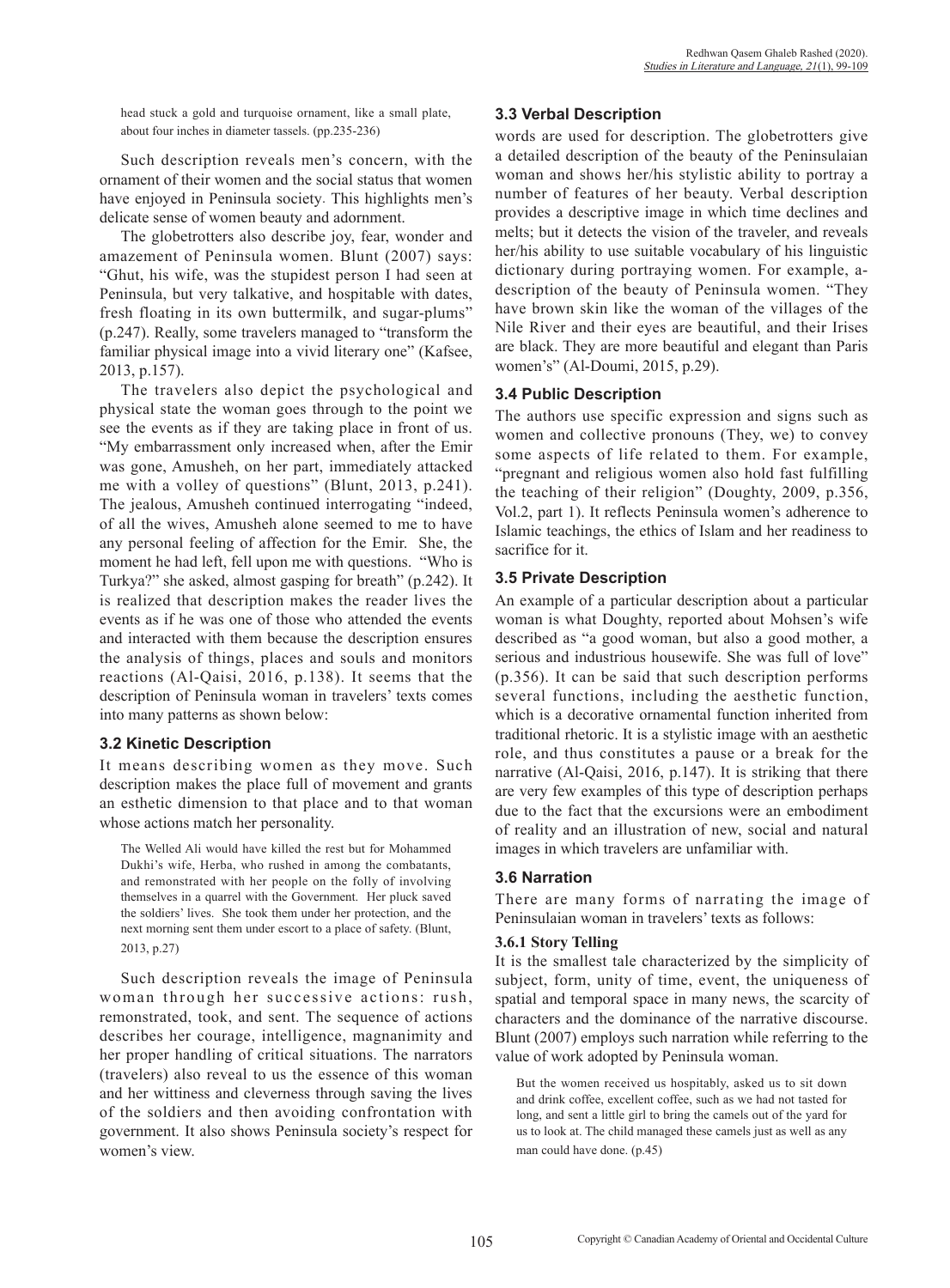The quotation shows that the narrator builds the storytelling on the simplicity of the subject, the form, the unity of the event and the place, and confining itself to a major personality (women) and a minor personality (a little girl). The significance of the event is that it reflects the value and importance of work that should be internalize since childhood. Though the venue of the event is brief if not absent, the narrator is able to transport us to the world of the story. Yet, the time of the event is likely absent.

#### **3.6.2 Non-fiction**

It is a literary form whose narrative elements are fewer and incomplete and relies on informative style. The travelers depend on the transmission of what they observe depending on description which constitutes an essential element in shaping the discourse. Blunt (2013) writes:

Zehowa, like her cousins, begged hard that I would stay, or at least promise to visit her again as soon as possible, and I, bidding her farewell, followed the scarlet and black swordsman through courts, alleys, and passages to the kahwah, where I found Wilfrid. He was being entertained by an elderly man with coffee and conversation. (p.246)

#### **3.6.3 Personification & Simile**

The travel texts concerned for the study are rich with figure of speech that adds beauty and power to the meaning. Amusheh and Blunt enjoy for some time while "the fire in front scorching our faces while we talked" (p.234). "They have brown skin like the woman of the villages of the Nile River" (Al-Doumi, 2015, p.29). The list is full, but the space is not sufficient.

## **3.7 Techniques Employed to Set the Time Rhythm**

#### **3.7.1 Omission**

Omitting of particular events that occur during a short or extended period of time and which can be assumed by the reader. There are two types of omission: unspecific (assumed by the reader) and specific) The deleted period is indicated in years, days, or months) (Al-Qaisi, 2016, p.168). "Sent a little girl to bring the camel out of the yard for us to look at. The child managed these camels just as well as any man could have done" (Blunt, 2007, p.45). The important thing here is that the narrator does not mention the period spent by the girl until she learns how to handle the camels. It is not mentioned how much time the mother spends training the girl to deal with the camels. An example of specific omission is "We stayed three days with Nasser and his sons, and his sons 'wives and their children in their quiet farm house….."(Blunt, 2013, p.130). The narrator shortens the events of three days into a few lines. The purpose is to push the narration wheel forward.

#### **3.7.2 Compendium**

"reasoning was unnecessary. What he had described was the custom and that was enough" (p.37). Details are not important here as the focus is on a specific point which is custom. The traveler wants to accelerate the narration as he figures out no importance in listing details and clarifying customs. But, he believes that it is important to shed light on customs without indulging in details. Another example is

Shemma treated all the young people with the air of one in authority, though her tone with them was kind. She, however, spoke little, while the others talked incessantly and asked all sorts of questions, requiring more knowledge of Arabic than I possessed to answer. (Blunt, 2013, pp.133-134)

 Details regarding the types of treatment, and some examples of the questions asked are not provided. The narrator finds that it is important to concentrate on the soberness and the strength of Shemma's character and at the same time her kindness and tenderness.

#### **3.7.3 Binary**

There are two types of binary: compatibility and contrast. The phenomenon of duality is popular in literary discourse in general and travel literature in particular. Blunt describes the way in which the first wife is highly respected by her husband and never stands up upon his arrival as a sort of respect while the others do "each time he appeared at the door, the crowd and the wives, except Amusheh, rose and remained standing until he left" (2013, pp.239-240). The contrast words are (stand and sit). Ann here corrects the wrong concept (that prevailed among the European for centuries) which says Muslims believe that women are insensitive. To her women are distinguished by modesty; this modesty motivates her to stand up out of respect if a man enters. Another example is that "A girl and a boy were looking after that flock" (Doughty (2009) in *Travel in Arabia Deserta*, Vol.1, and Part 2). The following example is a form of compatibility "the daughter is the mother's, but the son belongs to the father (Blunt, 2007, p.245). It explains a wide spread issue among the Arab. It is a popular common place that the girl is for her mother while the boy belongs to his father (daughter-mother, son-father).

#### **3.7.4 Dialogue**

Dialogue technique is employed by the travelers as well.

1. "What do you do all day long?" Zeh. "We live in the kasr." I. "Don't you go out at all?" Zeh. "No; we always stay in the kasr." I. "Then you never ride as we do?" (I always ask if they ride, to see the effect.) Zeh. "No, we have no mares to ride." I. "What a pity! and don't you ever go into the country outside Haïl, the desert?" Zeh. "Oh, no, of course not." "But, to pass the time, what do you do?" Zeh. "We do nothing." (Blunt,2013: pp.248-249)

The conversation reflects the dominant and authoritarian outlook and the suffering experienced by women in the palace. It is an exceptional case that reflects the despotism of high class. Such technique helps the reader to go into the inner world of the characters as revealed in the above mental dialogue.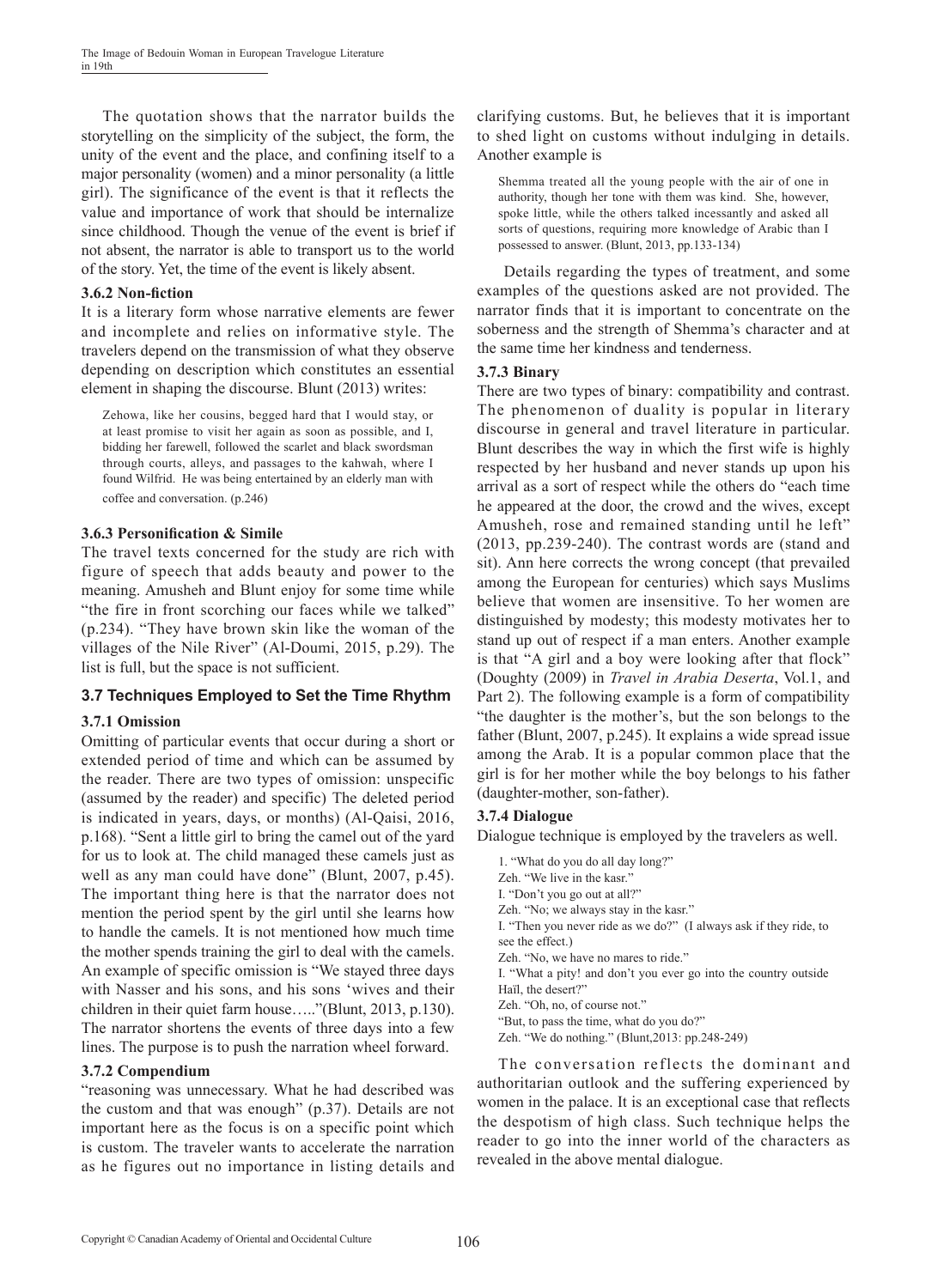#### **3.7.5 Flashback**

All the narrative texts that are related to women and others are flashback from the beginning to the end. "After Tarifa had found out about the issue, she threatened them that any of them would dare enter the courtyard at night, she would have shot at him" (Euting, 2000, p53). This quotation draws our attention to the bravery and heroism of Peninsula woman and her ability to handle the weapons and defend herself when necessary. Generally speaking, travel writings rely on flashback as the traveler takes note of his journey after returning to the place from which he left. The narrators are also able to deal artistically with historical and social events related to the image of Peninsula women within a real time frame of the text, relying on retrospective narration.

#### **3.7.6 Pause**

It is also called a break in which the travelers stop narrating, giving way for description or report. It is an important technique in managing and correlating events. In the example given below, the travelers stop narrating and turned into describing the nose-ring of Peninsula woman:

the nose-ring, here much larger than I have seen it at Bagdad and elsewhere, measuring an inch and a half to two inches across. It consists of a thin circle of gold, with a knot of gold and turquoises attached by a chain to the cap or lappet before described. It is worn in the left nostril, but taken out and left dangling while the wearer eats and drinks. (Blunt, 2013, p.236)

#### **3.7.7 Scene**

Unlike compendium; the events are detailed. The dialogues employed by the globetrotters are good examples. The dialogue mentioned above that runs between Blunet and Zehra is a fine example. Another example is "Dukhi's wife, Herba, who rushed in among the combatants, and remonstrated with her people on the folly of involving themselves in a quarrel with the Government. Her pluck saved the soldiers' lives. She took them under her protection, and the next morning sent them under escort to a place of safety. (Blunt, 2013, p.27). It is observed that the former scene depends also on the sequences of actions. These actions fill the scene with movement and life. Despite the scene is short, it carries life and movement. The narrator manages through these actions and this perceived movement to make the recipient live the event as if he had attended and interacted with the events. The importance of the scene lies in the fact that it is based on the details of the events, along with their sequences. This makes it one of the most technical techniques that arouses our interest and wonder (Al-Qaisi, 2016, p.175).

## **CONCLUSION**

European Travelers who travelled to Arabian Peninsula in 19<sup>th</sup> century introduce a semi-realistic image of Bedouin woman, in a way that reverses the tarnished image of Arab Muslim woman introduced by some European travelers who rely on unreliable resources as well as a misunderstanding of the Eastern culture. Bedouin woman was not as the European wrongly thought, cattle or a sexual convenience. On the contrary, she enjoys a prominent participation which is the fruit of cultural awareness among women on the one hand and society in general. She appears more remarkable with both physical beauty and mental power employed to exert supreme influence on public and private lives. The study highlights woman's contributions in the economic life through her participation in the craft of grazing, agriculture, and professional contributions. It also sheds light on the woman's contribution in trade internally and externally and the diverse effects of economic life in her life. It also explores the role of women in scientific life; the woman's contributions in endowing the books and its effect on promoting the scientific movement in Peninsula region. Fatima Al Sabhan supports her society and knowledge seekers. The paper tackles the political and military contributions of women, through their performance of some political work and roles, and their participation in part of the military tasks.

The study exhibits that Bedouin woman adopts many educational methods and sets an example for her children. Though, she is not an educational inspector, she does her level best to implement good behavior in front of her children. She is presented as a true partner who contributes in building and enriching the human, political, economic and social life; she is introduced as a true breeder for younger generation. The globetrotters agree that she is treated as something sacred that must not be violated even if her tribe is in a state of hostility with another tribe. Moreover, the travelers add that the woman enjoys freedom in her fateful decision especially her marriage. The Bedouins do not force the girl to accept a husband whom she does not imagine his picture. The father can only accept whoever applies to get married to his daughter after he gets her approval (Ghazi, 2018, p.136).

Besides being described as a wise, brave, hardworking, intelligent, faithful, cooperative, influential, skillful woman; she is a successful Muslim wife with leadership qualities. She is convinced with her Islamic views and ideology and she has a deep love and obedience of Islam to the extent she is ready to sacrifice herself for the sake of her religion. She holds fast in Ramadan though she is pregnant or breastfeeding; she encourages her children to hold fast and to learn by heart some verses from the Holy Quran. She is also depicted as an obedient wife with high sense of national feelings and patriotism. She prepares and equips the warriors and motivates her children to handle a sword since childhood. She also prepares shroud for her children to be carried during their journeys. Peninsula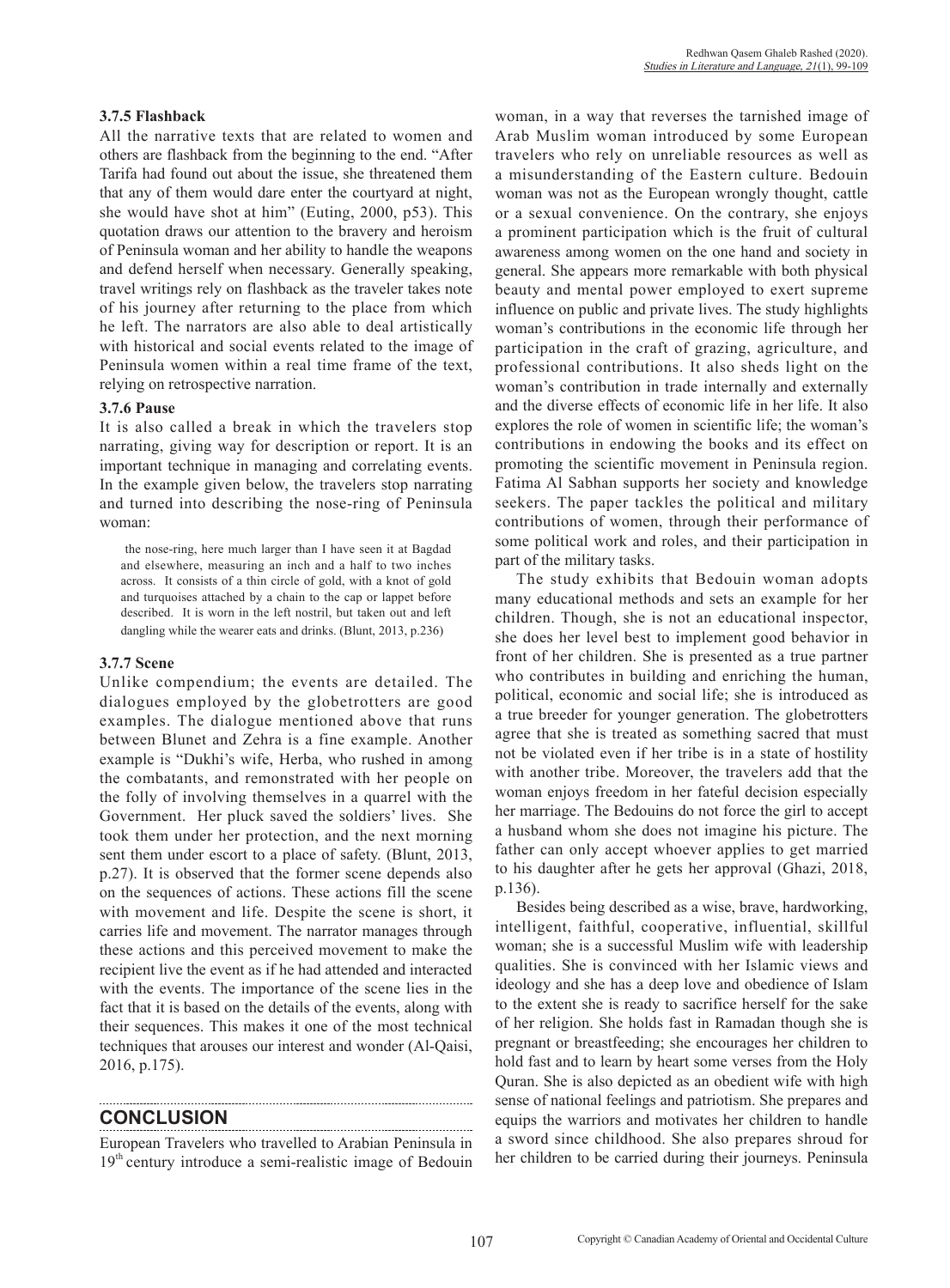woman is present in politics, and war not only at the level of Peninsula, but also at the level of the Arabian Peninsula.

The study also shows that the globetrotters depend on description in creating the image of woman in an enjoyable way. They portray and analyze the inner world and monitor their reactions to the events they go through. This means the travelers' portrayal of woman relies on observation and in this case the image is related to the woman's physical features and state. The globetrotters also draw their feelings towards what they observe and all that occurs in their thoughts and feelings

The study reveals that the image of women relies on the narration and various techniques such as storytelling and non-fiction, tale and story. The various techniques, employed to accelerate narration are omission, compendium, binary, personification, dialogue, flashback, and pause.

## **REFERENCES**

- Awadh, A. (2002). *Alrahala alauropean fi shamal algazera alarbea manteqat algawaf wawadi alsarahan(European travelers in the northern Arabian Peninsula*, Al-Jouf and Wadi Al-Sarhan 1922-1845). Al Dar Alarabia.
- Al-Doumi, K. A. (2015*). Gawanab min Al hyat Al ama fi madinat Peninsula iban al-qaran al tas (Aspects of public life in the city of Peninsula during the nineteenth century)*. In The Second Hateem Al-Tai Forum: Peninsula in the Eyes of a traveler .During the period from 1-4-07/1431 hijri-, 3-06-2014.
- Al-Harbi, D. B. (1999, November). *Fatima Al-Sabhan: Hyatah wadawrah fi emirat al-rashid( Fatima Al-Sabhan :Her Life and her Role in the Principality of Al Rashid, 2*(7), 181-205. Retrieved 1 16, 2020, from http://search.mandumah.com/ MyResearch/Home?rurl=%2FRecord%2F146441
- Al-hindi, A. M. (n.d*.*) (2020). *Adab Al rihlat: Ibn Gubeer Al rahala Al Adeeb (Travel Literature: In Gubeer the artistic traveler*)., (pp.1-13)*.* Retrieved 01-15-2020, from http:// www.alarabiahconference.org/uploads/conference\_resear ch-2041285544-1408969525-499.pdf
- Al-Nabee, M. (2017). Mafhoum Al-hareem fi tamthelat Algharb:Qira Naqdiafi Adab Fatima Mernissi(The concept of harem in representations of the West: a cultural reading in the literature of Fatima). *Egyptian General Book Authority, 99*(99), 583-602. Retrieved 4-24-2020, from http://search. mandumah.com/Record/892807
- Al-Qaisi, I. (2016). *Surat Almara fi Adab Alrahalat min Alqaran Alraba alhjaraeeila nahayat alqaran althaman alhijaree(alraea wa tashakeel(The image of women in the travel literature From the fourth century AH to the end of the eighth century AH:Vision and Formation).*PhD. Mutah, Jordan: Mutah University. Retrieved 4-10-2020, from http:// mohamedrabeea.net/library/pdf/3444aed9-bb0e-4df6-b9a9- 11a1b9a26a11.pdf
- Basha, A. S. (1999). *Mirat Gazairat Al-Arab( Mirror of Arab Peninsula).* (A. F.-S. Ahmed, Trans.) Caira: Dar Al- afaq Al-Arabia .
- Basamatary, B. B. (2018). Importance of Travel writing in literature. *International Journal of Advance Research, Ideas and Innovations in Technology, 4*(5), 760-763. Retrieved 1 16, 2020, from https://www.academia.edu/37684183/ Importance of travel writing in literature
- Brenner, P. J. (n.d.) (2020). Does travelling matter? The impact of travel literature on European culture (A. Baldauf, Trans.) Retrieved 1 16, 2020, from https://publications.iai. spk-berlin.de/servlets/MCRFileNodeServlet/Document\_ derivate\_00000709/BIA\_141\_011\_022.pdf;jsessionid=C028 6B959CEE73EE1236FFB4467A9151
- Blunt, A. (2007). *Al haj ila najd: mahad alirq alarabi ,ziarat balat al amir al arabi warihltana al farisea (A Pilgrimage to Nejd:The Cradle of the Arab Race, a visit to the Court of the Arab Emir and "Our Persian Campain)* (Vol. 1). (S. M. Hassan, Trans.) Cairo: The National Center for Translation.
- Blunt, A. (1991). *Kbaeal Bawa Alfurat in 1878(Tribes of Najd Euphrates in 1878).* (A. F. Assad, Trans.) Damascus, Syria: Dar Almalah.
- Blunt, L. A. (2013). *A pilgrimage to nejd:The cradle of the Arab Race, a visit to the Court of the Arab Emir and "Our Persian Campain"* (Vol. 1). Retrieved 1 15, 2020, from http://www.gutenberg.org/files/42215/42215-h/42215-h.htm
- Cuddon, J. (1976). *The Penguin Dictionary of Literary Terms and Literary Theory* (3 ed.). USA: Penguin Books.
- Dhaif, S. (1956). *Al-rihlat (Trips)* (4th ed.). Caira: Dar-Almarif.
- Dickson. (1998). *Arab Al-sahra( Arabs of the Desert ).* Beirut: Dar alfikr almasar`.
- Dickson, H. (1949). *The Arab of the desert: A glimpse into badawin life in Kuwait and Sau'di Arabia.* London: George Allen & Unwin LTD.
- Doughty, C. (2009). *Tirhal fi sahra algazaira al arabia. In* S. M. Hassan (Trans.), *Travels in Arabia Deserta* (2nd ed., Vols. 1-part 2). Cairo: The National Center for Translation.
- Doughty, C. (2009). *Tirhal fi sahra algazaira al arabia( Travels in Arabia Deserta)* (2nd ed., Vols. 2-part 1). (S.M.Hassan, Trans.) Cairo: The National Center for Translation.
- Doughty, C. M. (2009). *Rihlat dwati fi algazera alarabia( Passages from Arabia Deserta).* (A. Hassan, Trans.) London: Alwarrak Publishing Ltd.
- Doughty, C. M. (2009). *Tirhal fi sahra algazaira al arabia( Travels in Arabia Deserta)* (2 ed., Vols. 2- part 2). (S. M. Hassan, Trans.) Cairo: The National Center for Translation.
- Doughty, C. M. (1888). *Travels in Arabia deserta* (Vol. 1). Newyork: Cambridge University Press.
- Euting, J. (2000). *Rihla Dakhil Al-Gazira Al-arabia (A trip inside the Arabian Peninsula).* (F. A. -Saeed, Trans.) Riyadh: Darat of the King Abduaziz.
- Ghanem, A. (2014, 2). Adab al rahlat muhasalat alagnas al adibea (Travel literature : The outcome of literary genre). *43*(514), 165-170. Retrieved 1-22-2020, from http://search. mandumah.com/Record/508933